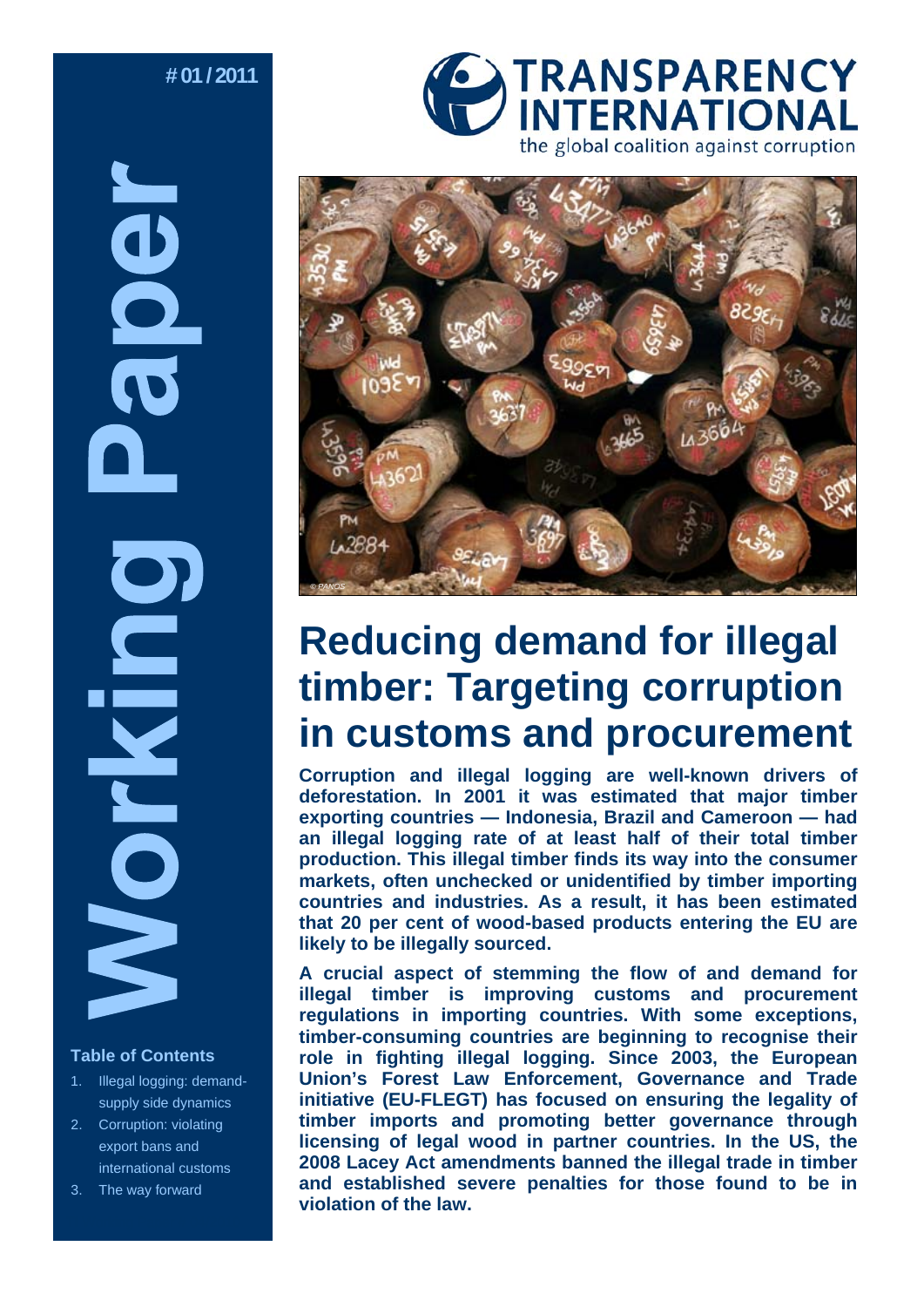

#### **The Lacey Act Amendments: The US Combats Illegal Timber**

The Lacey Act, a 100-year old law in the US, was already a strong tool for agencies fighting wildlife crimes and illegal trade, but the 2008 amendments sought to ban the trade in illegally sourced plants and their products, including timber and wood products.

The act now goes as far as banning paper and furniture that is illegally sourced within the US and from other countries. Importantly, the act places the burden of proof of the legality of the timber on the buyers. This means that they must have the proof of the country of origin and the species name of all the plants contained in their products. The act prescribes penalties for violation of the law, including forfeiture of goods, fines and even jail.

#### **The EU Approach to Illegal Timber: Licensing & Verification**

FLEGT was adopted by the EU in 2003 to combat illegal logging and the associated trade. It is based on bilateral voluntary partnership agreements (VPAs) between the EU and timber-rich producer countries to limit imports of illegal timber. These VPAs are to be followed eventually by a licensing system that will certify legal products in partner countries and license them for import into the EU. The initiative aims to issue its first FLEGT licenses in 2012.

There will also be support for voluntary industry initiatives and the development of government procurement policy to buy only from legally certified sources.

So far Ghana, the Republic of Congo and Cameroon have finalised VPAs with the EU, and Indonesia is likely to join the group in 2011. Negotiations are also ongoing with Liberia, Gabon, Democratic Republic of Congo, the Central African Republic, Malaysia and Vietnam.

Both the Lacey Act and FLEGT recognise the need to curb the problem and the role that importing countries play in the illegal trade in timber (see side bars). Although such advances have signalled a positive policy shift in importing countries to combat illegal logging, the role of corruption has not yet been adequately tackled. Policies need to give greater attention to the corruption risks that accompany import procedures and sustainable forest certification. For example, even if customs agencies and government procurement policies are strengthened to curb the demand side of the illegal timber trade, corruption can too easily circumvent the changes and undermine legitimate processes.

# 1. Illegal logging: demand-supply side dynamics

Most major consumer and importing nations — including China, Japan, the United States and member countries of the European Union — benefit from lowcost imports of timber from tropical countries, much of which comes from the Asia Pacific region. Efforts to conserve forests mean that legal supplies have decreased and are unable to meet the demand for cheap timber. This situation has increased the incentives and financial benefits of illegal logging and trade. Indeed, large scale illegal logging is driven by the international consumer market, without which there would be no illegal trade.<sup>1</sup>

This demand, coupled with weak law enforcement and forest management creates an environment conducive to corruption — a primary means of circumventing laws and regulations enabling logging beyond legal and sustainable levels. Paradoxically, importing countries often provide development assistance to forest-rich countries to promote better forest governance, without acknowledging that it is their demand for cheap wood products and own governance weaknesses that contribute to illegal timber imports.

Indonesia, one of the world's largest timber-exporting countries, introduced an export ban in 2001 on round-wood and squared logs to curb the destruction of its forests. Yet, it is estimated by the UN Environmental Programme that between 73 and 88 per cent of timber logged in the country in 2007 was illegally sourced.<sup>2</sup> Even protected forests are not safe. According to the Indonesian government, timber is being illegally harvested from 37 of the country's 41 national parks.<sup>3</sup> Much of this timber winds up in international markets. In 2006, it is thought that 'at least 786 shipments declared as Indonesian sawn timber and logs — more than 2 shipments per day  $-$  entered the US. $<sup>4</sup>$ </sup>

The United States is not alone, however. In China, between 1997 and 2005, the country's total forest product imports more than tripled in volume from 40 million to 134 million m<sup>3</sup>, and more than doubled in value.<sup>5</sup> China is now a key link in a vast global commodity chain, with tens of thousands of Chinese businesses responding to the growing demand for cheap wood-based products, especially furniture, by American, European and Japanese consumers.

Despite this, there are remedies that can and have been pursued by the governments of countries that are driving demand. Public procurement, for example, is responsible for a significant amount of consumption, and changes in practice here can lead to positive steps by the private sector, including increased demand for verification and sustainability criteria. A number of public procurement policies have been designed to favour timber from legal and sustainable sources — in Belgium, Denmark, France, Germany, Japan, the Netherlands, New Zealand and the UK. Yet this vital step requires long-term commitment and investment by governments.<sup>6</sup> Unfortunately, this has not materialised, making the implementation of such policies slow.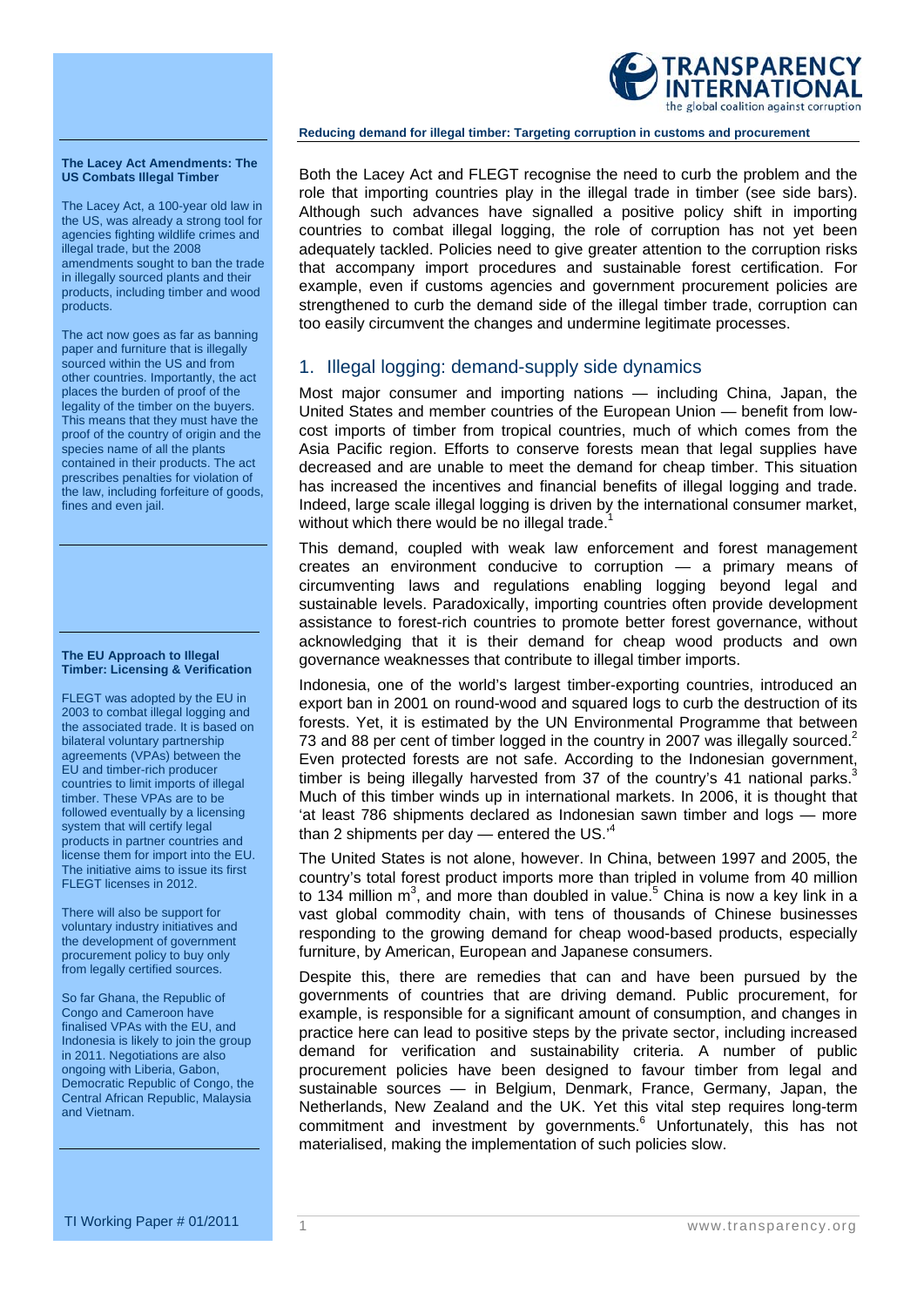

## 2. Corruption: violating export bans and international customs

As in the case of Indonesia, a number of countries have already banned the export of round-wood. This is wood that is felled and trimmed in country, but is transferred elsewhere for processing, thus not supporting ancillary activities around logging that provide jobs and revenue for the country. Despite these bans, there are often discrepancies between the import and export statistics of trading partners, suggesting that in reality international bans are often flouted.<sup>7</sup>

The Environmental Investigation Agency (EIA), for example, estimates that 500,000 m<sup>3</sup> logs are transported from Vietnam to Lao PDR each year, violating Vietnam's export ban on logs and sawn timber.<sup>8</sup> Indeed, export bans on timber are not always matched by import bans in other countries: criminalising the export of logs from one country does not necessarily criminalise its import into another. Furthermore, the link between the two processes relies on documentation which can be easily circumvented by corruption. In the Asia Pacific region, corruption and fraud have been used to falsify valuable permits from CITES (the Convention on International Trade in Endangered Species of Wild Fauna and Flora) and violate import regulations in exporting<sup>9</sup> and importing countries.<sup>10</sup>

In the case of Indonesia's export ban, Malaysia is the only country in the region that has accepted the ban and therefore, in theory, complies. Yet despite the ban, Malaysia is still identified as being allegedly the main timber laundering centre in the region. It plays a large role as a transit country in a regional network that also involves China and Singapore.<sup>11</sup> Illegal timber and wood products originating from Indonesia become 'legal' once they are provided with the necessary legal forestry documents in Malaysia. Furthermore, Singapore, the largest trans-shipment port in the region, is accused of allegedly granting passage to containers from all over the world without verifying the legal authenticity of the documents accompanying them.<sup>12</sup>

Even when the authenticity of documents is questioned at borders, bribery involving customs officials can facilitate the flow of illegally-logged timber. There are numerous examples of payments being made to circumvent documentation checks. It has been reported that for a small bribe to a customs official, undocumented timber has moved from Russia into China,<sup>13</sup> and irregularities and corruption in the customs process at the Chinese-Burmese border have been well-described by Global Witness.<sup>14</sup>

Customs officers are a vital link in the chain of the illegal timber trade. They sit on the frontline of trade, and control the flow of goods and services. However, according to Transparency International's *2010 Global Corruption Barometer* customs institutions also suffer high levels of corruption.<sup>15</sup> In 2010, 8 per cent of respondents in the Asia Pacific region reported paying bribes to customs officials in the previous 12 months, and overall customs officials were considered the fourth most corrupt institution, after the police, registry and permit services and the judiciary.16 The need to prevent corruption and increase levels of integrity in customs institutions has been acknowledged by the World Trade Organisation<sup>17</sup> and the World Customs Organisation, as evident in the revisions made to the Arusha Declaration to address governance and integrity.<sup>18</sup>.

### 3. The way forward

Governments of importing countries are in the position to set standards on import regulations — and in some cases have done so. Many countries have strong legislation to control and regulate the timber coming into their ports. However, the situation is improving from a low baseline. The role of timber import countries as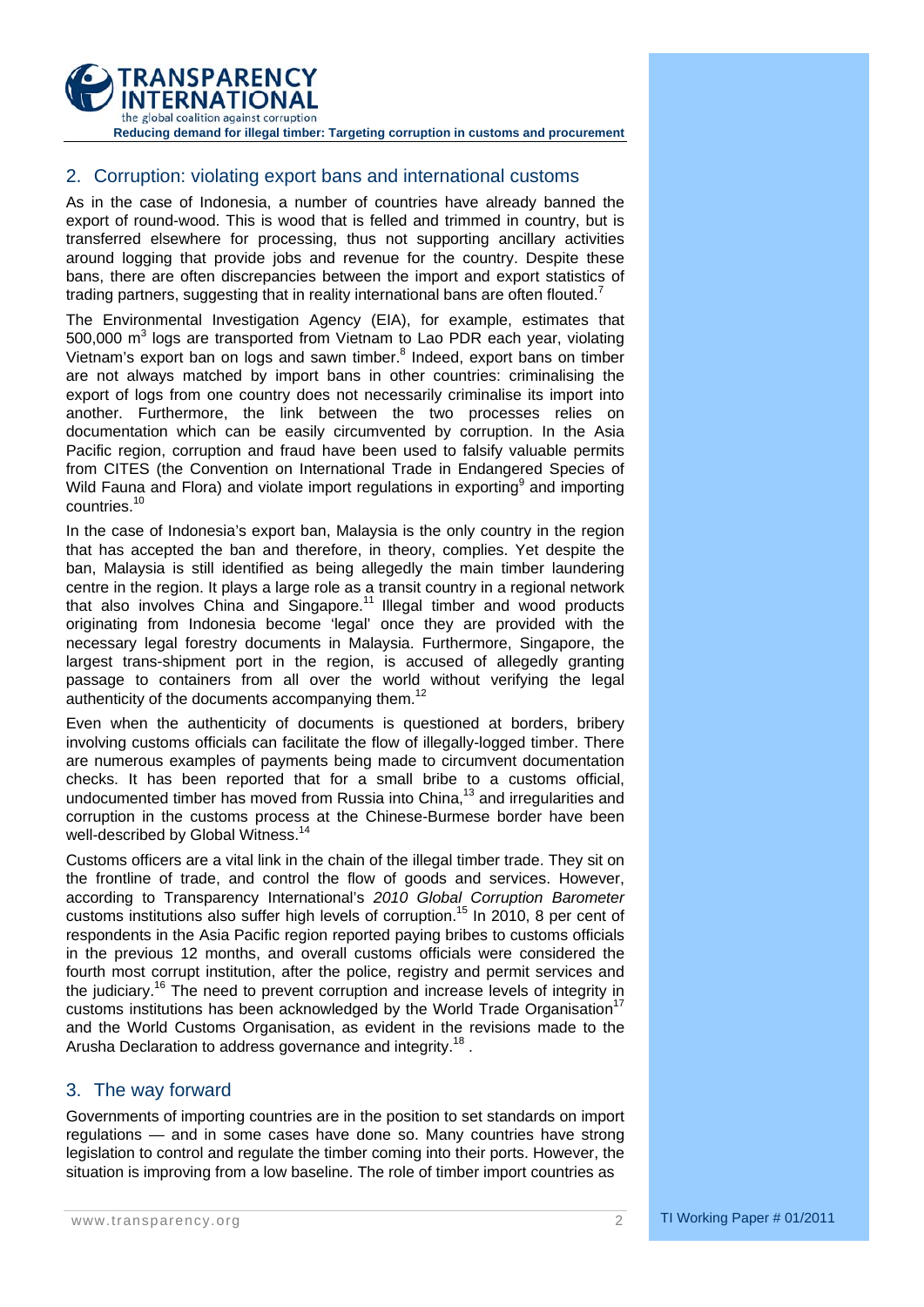

There appears to have been progress made in regional timber trade governance with the advent of various bilateral agreements to curb the trafficking of illegal timber. Several producer countries in the region have signed agreements or memoranda of understanding (MoU) with consumer countries.

*China and Indonesia:* In December 2002, the two countries signed the 'Joint Cooperation to Combat Illegal Logging' agreement.

*China and the EU:* In April 2008, China and the EU signed the 'Summary of the Talks', which agrees that they will exchange views on bilateral coordination mechanisms on forest law enforcement and administration.

*Indonesia and Malaysia:* In a reciprocal policy arrangement to Indonesia's log export ban from 2001, Malaysia banned the import of logs from Indonesia.

*Indonesia and Japan:* An MoU between these countries was signed in 2003, including a commitment to 'effective collaboration between enforcement agencies… aiming to mutually provide information on the application of the relevant laws and regulations of the respective countries'.<sup>1</sup>

Although these are clearly positive steps, the implementation of such regional trade agreements has been limited. The financial incentive to launder logs, inadequate controls at customs and weak governance that provides space for corruption means that the illegal timber trade continues to flourish in the region. Progress on ratifying and implementing the recently negotiated FLEGT-Voluntary Partnership Agreement (FLEGT-VPA) in the EU would be a positive measure for all timber producers in the region.

trade partners and their contribution to forest destruction and corruption needs to be further highlighted, raising the demand for legislation to ban illegal and unsustainable imports into consumer countries. Further improvements in the sector will not only come from better laws and regulations, however, but will demand greater enforcement and monitoring. Important areas for action include:

TRANSPARENCY INTERNATIONAL the global coalition against corruption

**Reducing demand for illegal timber: Targeting corruption in customs and procurement** 

#### **Revising legislation to incorporate anti-corruption tools**

In order to curb corruption, it is necessary to have legislation that criminalises not only the import of illegally sourced timber and forest products, but also products whose legality or provenance is unproven or suspect. Such legislation should address the importing of timber laundered through third county diversions, taking into account that timber may have been come through timber transfer countries, such as Vietnam or Malaysia.<sup>20</sup>

#### **Strengthening enforcement capacity and encouraging regional cooperation**

Although the revision of legislation in some contexts is vital, often the real challenge is enforcing regulations. It must be ensured, for example, that large traders are not allowed to slip through the net. Those that are caught violating the law must be punished and blacklisted according to the regulations.

Although many national procurement policies state that practices involving corruption are defined as illegal within what is called timber 'legality definitions' $^{21}$ there remains considerable work to be done in turning this into real action. Practical measures must respond to the needs of individual countries, but also correspond to their place in international trade networks. Such measures would include increased capacity building initiatives such as training and technical assistance, bilateral and regional agreements to curb illegal trading, information and intelligence sharing between agencies and countries, and improved verification procedures for documents.

#### **Building the capacity of customs and other agencies**

In many ports, customs inspection systems need to be improved. A major part of this improvement will involve increasing the capacity of customs officials to deal with the illegal timber trade. This will include sharing international and regional border control experience between timber trade partners, particularly as they increasingly deal with sophisticated and complex forms of corruption in the sector. For example, transfer pricing — where a subsidiary of a company sells goods (such as round-wood) to another subsidiary of the same company below the market price in order to save taxes — is very difficult to detect as it passes through customs.

Customs personnel also need the support of a wider range of stakeholders, such as financial tracking institutions, environmental agencies, civil society and international non-governmental organisations. According to the Institute for Global Environmental Strategies, the inability of customs officials (due to the number of staff and their levels of knowledge) to identify forged documents or proscribed timber species contributes substantially to the trafficking of illegal  $log s.<sup>22</sup>$ 

#### **Promoting certification of logs and enabling international log-tracking**

The certification of logs assists in efforts to track timber through the supply chain, ensuring that only legal and sustainable timber is imported into consumer countries. Such initiatives support the efforts of the US Lacey Act and the EU FLEGT process, which rely on certification to ensure that their imports are legitimate and legal.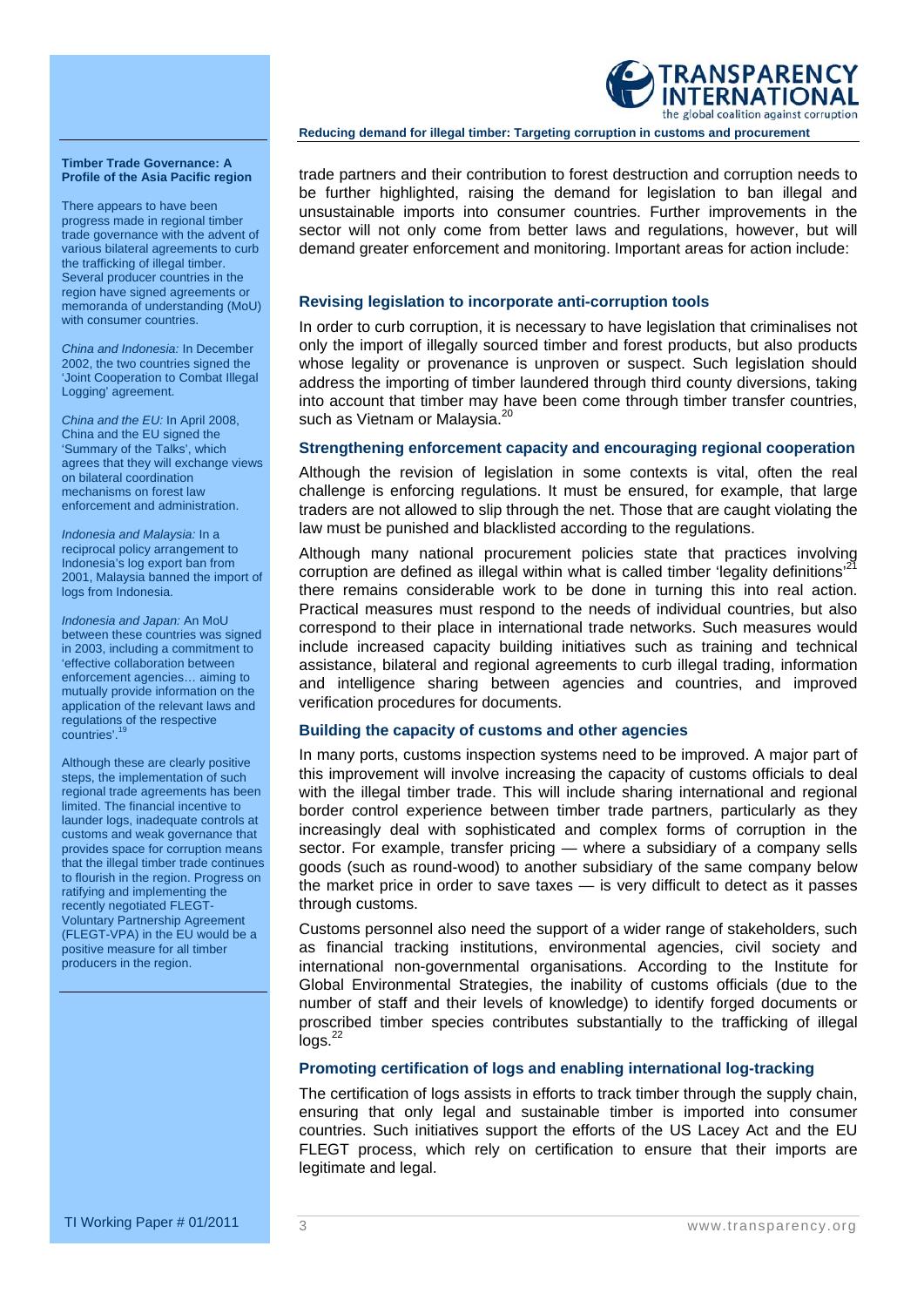

Certification raises its own set of corruption risks, however, as documents can be forged and customs officials can be bribed to turn a blind-eye to false or inaccurate certificates. To ensure accurate and corruption-free certification, logs must be certified independently and safeguards should be in place to ensure that this independence is not compromised. All along the supply chain officials must have the technical skills to verify the legitimacy of the certificates and identify potential forgeries. Stakeholders should also be encouraged to provide thirdparty monitoring of certification.

#### **Using international conventions to combat the illegal timber trade**

International conventions and other international legal instruments, such as the UN Convention against Transnational Organized Crime and the UN Convention against Corruption, could be used to greater effect in combating illegal timber trade. The potential of these international conventions to set standards for bilateral and regional agreements needs to be further explored. Furthermore, such conventions have already demonstrated the role of civil society organisations in proactive monitoring and enforcement, a practice that should be replicated at national and regional levels for agreements on illegal timber.

#### **Promoting better governance measures on the part of the private sector**

Government procurement depends on the private sector for two distinct products. The first is the supply of timber or timber products, and the second is local certification organisations who provide the certification required for this wood to be considered legal. Many companies — under pressure from consumers or influential NGOs, or simply because they recognise that integrity in business provides a better bottom line — have supported better governance in the forest sector, either in their own sources or in custody chains involving them. These initiatives are good but far more needs to be done. Companies need to recognise that corruption is an important factor driving illegal and unsustainable logging. This means that for risky areas in the timber supply chain, especially where they depend on outside audits, care needs to be taken to insure that integrity is not compromised.

#### **Promoting collaboration between stakeholders**

The final point is probably the most important. TI's Forest Governance Integrity programme has highlighted that curbing illegal logging driven by corruption is not as simple as ensuring that legislation is enforced in producer countries. Attention needs to focus on collaboration between state agencies in producer and consumer countries, as well between the private sector and civil society, to ensure that regulations are made and enforced.

Civil society has an important role to play. International NGOs, UN organisations, and other international bodies can catalyse change by detecting illegal activities and contributing to the design of systems for more transparent data exchange and dissemination. Civil society should not be seen as adversaries to state systems, but as constructive contributors and partners for their improvement. The Extractive Industries Transparency Initiative (EITI) could offer the framework for this increased participation to happen if it continues to be extended to forests (as was done in Liberia).